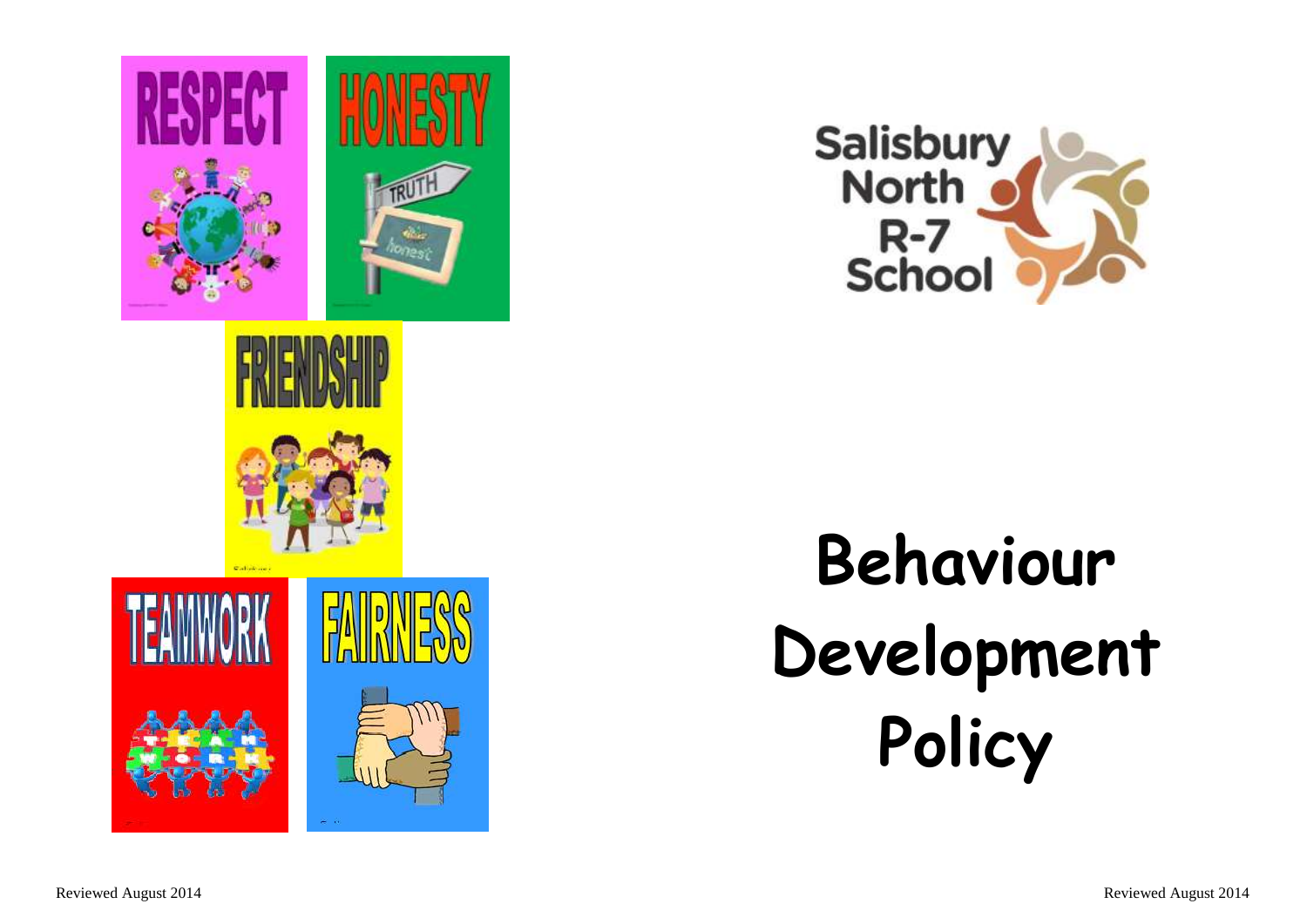# SCHOOL PURPOSE AND VALUES

**Students** at Salisbury North R-7 School attend school to:

- Gain a quality education
- Develop and maintain friendships
- Develop social, emotional and empathetic skills
- Prepare for the future
- Contribute to a safe and caring community

**All staff** at Salisbury North R-7 School endeavour to create learning communities which are:

- Safe and secure
- Inclusive of all students
- Conducive to learning
- Supportive of decision making
- Free from harassment and bullying

At Salisbury North R-7 School we develop and maintain school practices that are consistent with our school values and the DECD School Discipline Policy.

#### *Consistent Ongoing or Extreme Behaviour:*

If a student's behaviour is extreme or consistently inappropriate we may:

- Contact home and arrange a meeting with parents or caregivers
- Use a range of logical consequences in school

| Possible Consequences |                        |      |                                                   |
|-----------------------|------------------------|------|---------------------------------------------------|
| Classroom             |                        | Yard |                                                   |
|                       | Take home              |      | Alternate yard program                            |
|                       | Suspension from school |      | No recess/lunch play                              |
|                       | Exclusion from school  |      | Take home, suspension or<br>exclusion from school |

We may also refer a student to the Interagency Behaviour Support Consultant. Parents and caregivers are involved in this process, where we may ask for specialist advice and support.

Students having difficulties may ask any staff member to help or may make a time to talk to the Leadership Team to discuss any issues.

Parents and Caregivers know their children best. To assist us, we ask parents and caregivers to:

- Get to know their child's classroom teacher and pass on relevant information.
- See your child's teacher or a member of the Leadership Team if you have concerns about your child's learning or wellbeing at school.
- Model and encourage appropriate strategies to sort out problems.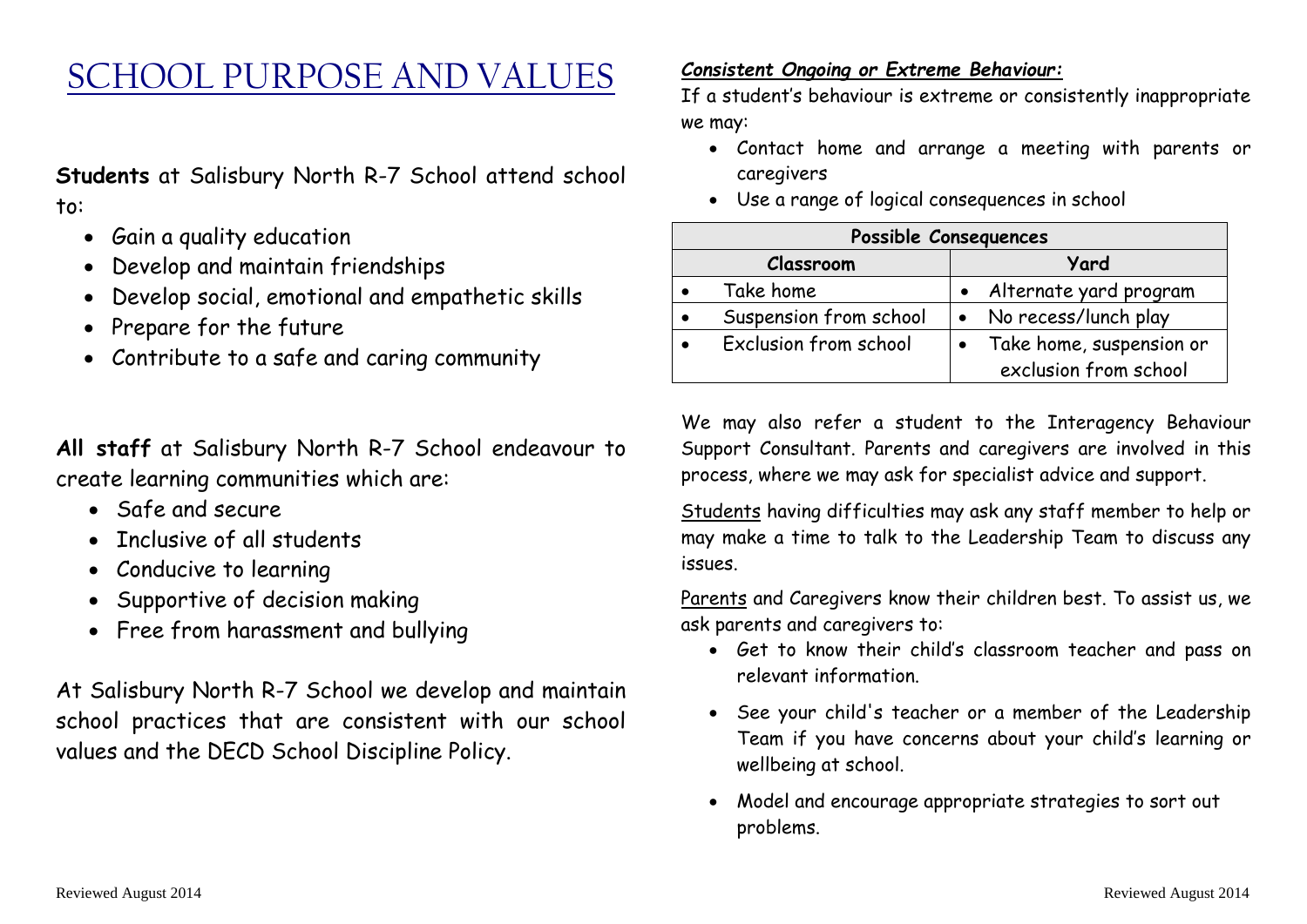# RESPONDING TO STUDENT CHOICES

#### **Some examples of how successful choices are recognised:**

| Classroom                              | <b>Yard</b>                                   |
|----------------------------------------|-----------------------------------------------|
| Sticker/Reward charts                  | • Student/Parent feedback                     |
| Student/Parent feedback                | • 'Smilies' are given out for                 |
| Class rewards<br>Assembly certificates | showing school values and                     |
|                                        | prizes given out for the<br>amount of smilies |
| Prizes                                 | collected over time.                          |
| Leadership responsibilities            | Leadership responsibilities<br>╹●             |

#### **Some school responses to unsuccessful choices:**

| Classroom                          | <b>Yard</b>                |
|------------------------------------|----------------------------|
| Reminders or Redirection           | • Restricted Play          |
| Thinking time/Time out             | • Negotiated Yard Programs |
| • Time out in a Buddy Class        | • Grievance procedures for |
| Goal setting (class or individual) | harassment                 |
| • Office Time out                  | Walking with the teacher   |

Each one of these responses is an **intervention, not a punishment,** in that it gives students a chance to do some learning about responsibility, thinking or reflection and to plan for future success.

# SALISBURY NORTH R-7 **SCHOOL** STUDENT CODE OF CONDUCT

At Salisbury North R-7 School the Student Code of Conduct is about practising our school values of Respect, Friendship, Teamwork, Honesty and Fairness. Our Code of Conduct is in place so that every student can be a successful learner academically, socially and personally.

*At Salisbury North R-7 we believe in fostering the development of parents/caregivers, staff and community partnerships. Open communication will support successful student learning and behavioural choices.*